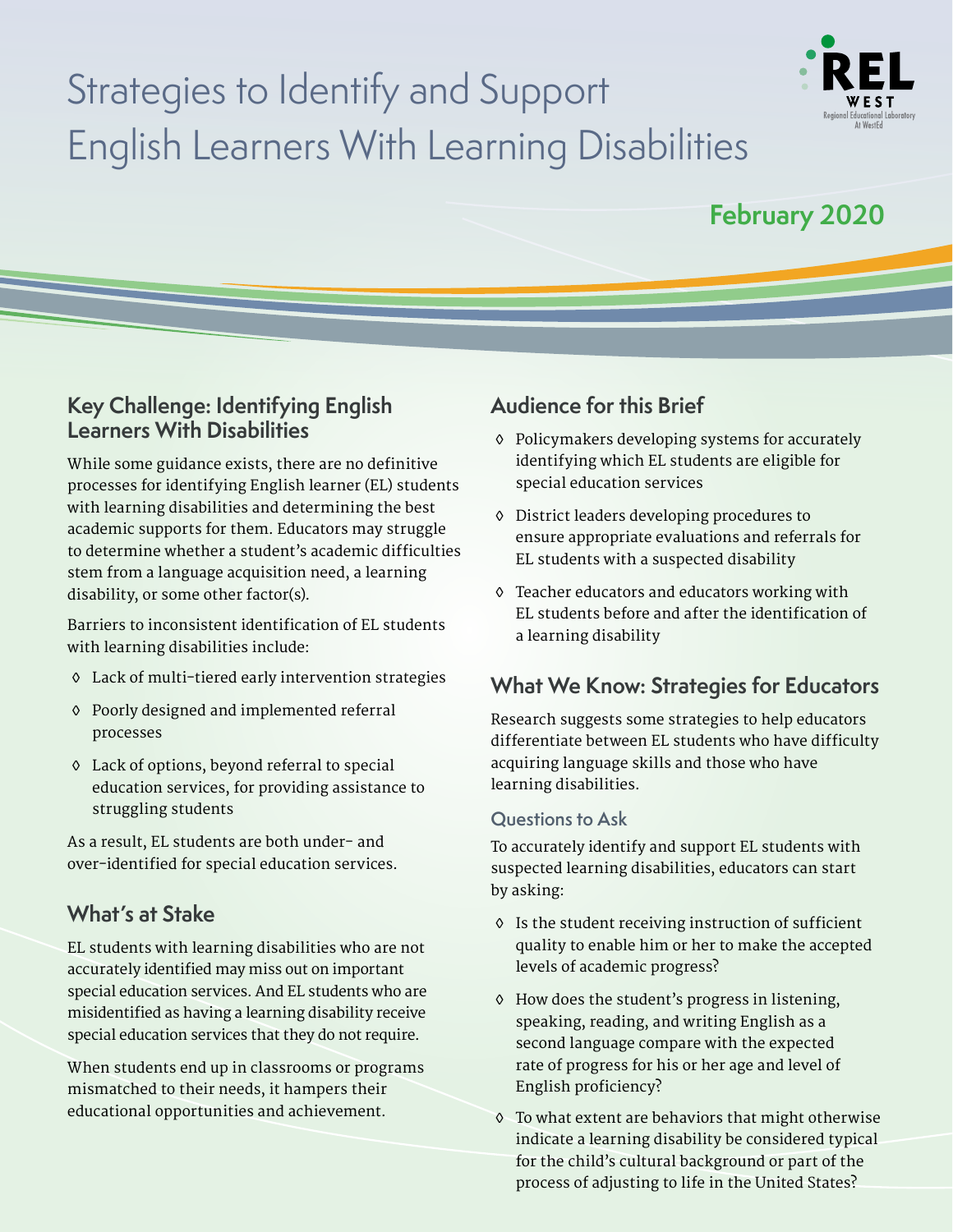

 $\Diamond$  How might extrinsic factors  $-$  that is, factors beyond classroom instruction and learning such as health, family circumstances, environmental factors, education history, and exposure to trauma — impact the student's academic progress?

### **Key Data to Inform Decisionmaking**

To make appropriate referral to special education evaluation, a multi-disciplinary team (including the general education teacher, EL specialist, special education teacher, and district administrator) should review multiple sources of information, including:

- The cumulative file, including report cards, attendance history, behavior history, primary language proficiency, and progress in English language proficiency
- Extrinsic factors beyond classroom instruction and learning that may impact learning
- Documentation of interventions provided
- Assessments of academic achievement, health, and areas related to the suspected disability
- Instructional practices in the school environment
- Observations in more than one setting
- Family interviews

## **What We Know: Strategies for Leaders**

Research suggests various ways that state and district leaders can create consistent processes and policies to help educators accurately identify EL students with disabilities, including:

- Develop clear policy guidelines for pre-referral, referral, and assessment
- Implement pre-referral strategies through tiered systems of support
- Examine multiple sources of data when considering appropriate referral
- Involve parents and families as integral sources of information
- Provide professional development for those involved in pre-referral interventions, assessments, and referral processes
- Institutionalize collaboration to include general education teachers, EL specialists, special education teachers, and administrators
- Develop processes for ongoing review of academic, behavioral, and language-proficiency progress

## **Review of State Practices**

Drawn from a review of state education agency websites, five common themes suggest ways to identify and assist EL students with suspected learning disabilities:

- Assess EL students' language and disability needs using a multi-tiered system of supports.
- Have a clear policy statement that additional considerations will be used in determining the need for special education services for EL students.
- Provide appropriate test accommodations for EL students.
- Employ EL reclassification criteria specific to EL students with disabilities.
- Provide publicly available guidance to aid educators in identifying and supporting EL students with learning disabilities (see State and District Guidance Manuals).

Fifteen states and districts have developed guidance manuals to date. The following table ("Comparison of Features from 15 Guidance Manuals") provides a comparison of their features.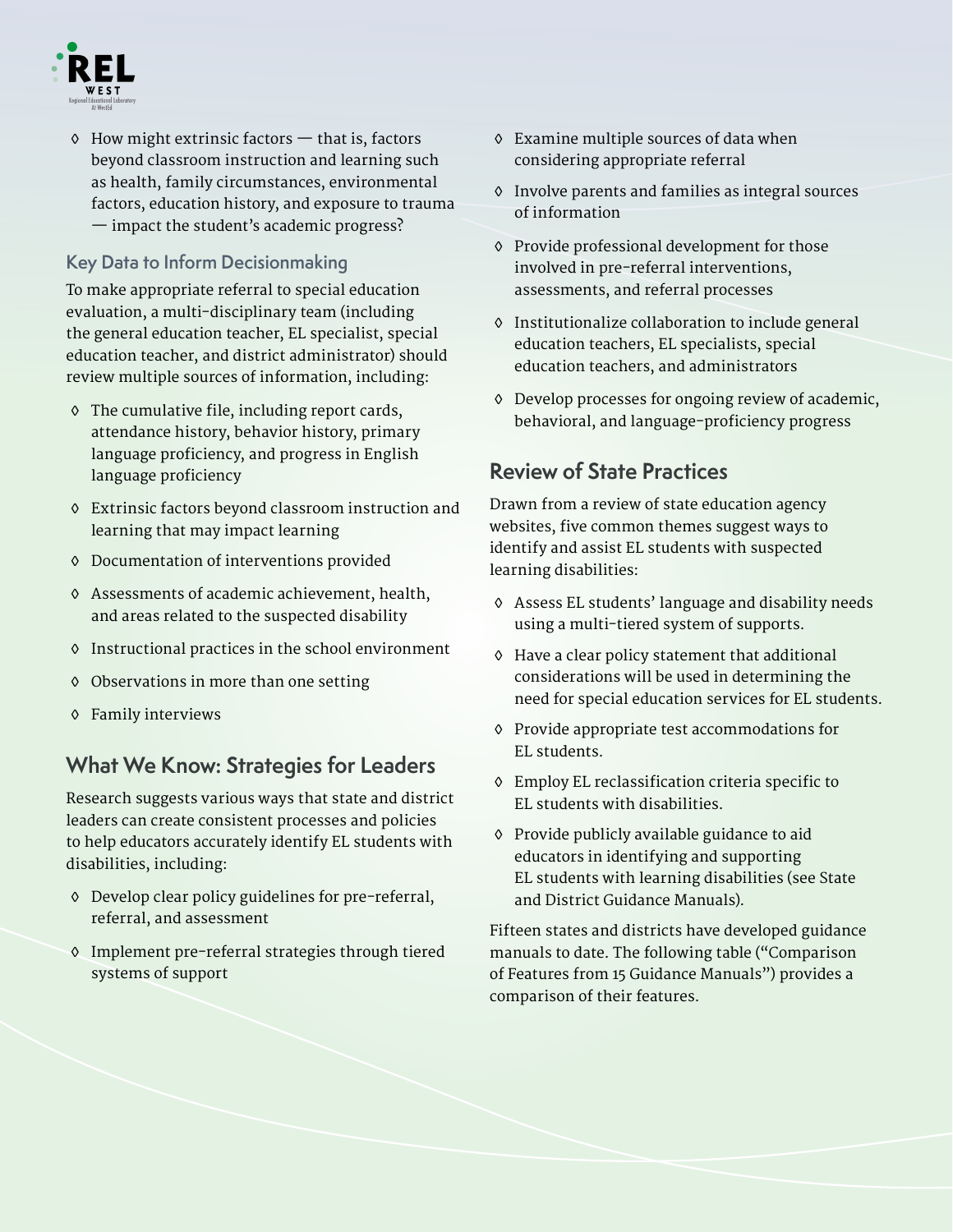## Comparison of Features from 15 Guidance Manuals on Supporting English Learner Students with Suspected Learning Disabilities

| Identification                                                                              | AZ           | <b>AR</b>    | CA           | СT           | IL           | <b>MA</b>    | <b>MI</b>    | <b>MN</b>    | <b>MO</b>    | <b>OK</b>    | OR           | <b>SDUSD</b> | <b>SELPA</b> | <b>VT</b>    | <b>VA</b>                |
|---------------------------------------------------------------------------------------------|--------------|--------------|--------------|--------------|--------------|--------------|--------------|--------------|--------------|--------------|--------------|--------------|--------------|--------------|--------------------------|
| Family engagement                                                                           | ✓            | ✓            | ✓            | $\checkmark$ | $\checkmark$ | $\checkmark$ | $\checkmark$ | $\checkmark$ | $\checkmark$ | $\checkmark$ | $\checkmark$ | $\checkmark$ | $\checkmark$ | $\checkmark$ | $\checkmark$             |
| Role of culture / acculturation                                                             | ✓            | $\checkmark$ | $\checkmark$ | $\checkmark$ | $\checkmark$ | $\checkmark$ |              | ✓            | $\checkmark$ | $\checkmark$ | $\checkmark$ | $\checkmark$ | ✓            | $\checkmark$ | $\checkmark$             |
| Second language acquisition and progress                                                    |              | $\checkmark$ | $\sqrt{}$    | $\checkmark$ | $\checkmark$ |              | $\checkmark$ |              | $\checkmark$ |              | $\checkmark$ |              | ✓            | $\checkmark$ | $\overline{\mathcal{L}}$ |
| Multi-disciplinary team composition and roles                                               | $\checkmark$ |              | $\checkmark$ |              |              | $\checkmark$ |              | $\checkmark$ |              | $\checkmark$ | $\checkmark$ | $\checkmark$ | $\checkmark$ | $\checkmark$ | $\overline{\mathcal{L}}$ |
| Sample tiered pre-referral intervention                                                     | $\checkmark$ | ✓            | $\checkmark$ | $\checkmark$ | ✓            | ✓            | ✓            |              | ✓            |              | ✓            | $\checkmark$ | ✓            | $\checkmark$ | $\checkmark$             |
| Sample forms and protocols for teachers to use<br>to gather information and guide referrals |              | ✓            | ✓            | ✓            |              |              | ✓            | $\checkmark$ | ✓            |              |              | ✓            | ✓            |              |                          |
| <b>Assessment</b>                                                                           | AZ           | <b>AR</b>    | CA           | <b>CT</b>    | IL.          | <b>MA</b>    | MI           | <b>MN</b>    | <b>MO</b>    | OK           | OR           | <b>SDUSD</b> | <b>SELPA</b> | <b>VT</b>    | <b>VA</b>                |
| Guidance on assessment                                                                      | ✓            | $\checkmark$ | $\checkmark$ | $\checkmark$ | $\checkmark$ | $\checkmark$ | $\checkmark$ | $\checkmark$ | $\checkmark$ | $\checkmark$ | $\checkmark$ | $\checkmark$ | $\checkmark$ | $\checkmark$ | $\checkmark$             |
| Use of translators / interpreters                                                           | $\checkmark$ | $\checkmark$ | $\checkmark$ | $\checkmark$ | $\checkmark$ |              | $\checkmark$ | $\checkmark$ |              | $\checkmark$ | $\checkmark$ |              | ✓            | $\checkmark$ |                          |
| <b>Accommodations</b>                                                                       | ✓            |              | $\checkmark$ |              | $\checkmark$ | $\checkmark$ |              |              | $\checkmark$ |              |              |              |              |              |                          |
| Checklists (IEP referral process, classroom<br>observation, etc.)                           |              | ✓            | ✓            | ✓            | ✓            |              | ✓            | $\checkmark$ |              |              | ✓            | ✓            | ✓            |              |                          |
| Instruction and ongoing monitoring                                                          | AZ           | <b>AR</b>    | <b>CA</b>    | <b>CT</b>    | IL.          | <b>MA</b>    | MI           | <b>MN</b>    | <b>MO</b>    | OK           | OR           | <b>SDUSD</b> | <b>SELPA</b> | <b>VT</b>    | <b>VA</b>                |
| Instructional strategies                                                                    | ✓            | $\checkmark$ | $\checkmark$ |              | $\checkmark$ | ✓            | $\checkmark$ |              |              | $\checkmark$ | $\checkmark$ |              | ✓            | $\checkmark$ | $\checkmark$             |
| Exit from special education                                                                 | ✓            |              | $\checkmark$ |              |              |              |              |              |              |              |              |              |              |              |                          |
| <b>Reclassification from EL status</b>                                                      |              |              | $\checkmark$ |              |              |              |              |              | $\checkmark$ |              |              |              | ✓            |              | ✓                        |
| Plan for continuous evaluation                                                              |              | $\checkmark$ | $\checkmark$ |              | $\checkmark$ |              |              | $\checkmark$ |              |              |              | $\checkmark$ | ✓            |              |                          |
| Illustrative student scenarios                                                              |              | $\checkmark$ | $\checkmark$ |              | $\checkmark$ | ✓            | $\checkmark$ |              |              |              |              |              | ✓            |              |                          |
| Other                                                                                       | <b>AZ</b>    | <b>AR</b>    | <b>CA</b>    | <b>CT</b>    | IL.          | <b>MA</b>    | MI           | <b>MN</b>    | <b>MO</b>    | OK           | OR           | <b>SDUSD</b> | <b>SELPA</b> | <b>VT</b>    | <b>VA</b>                |
| Laws and regulations                                                                        | ✓            |              | ✓            | $\checkmark$ | ✓            | $\checkmark$ | $\checkmark$ | $\checkmark$ | $\checkmark$ |              | $\checkmark$ |              | ✓            | ✓            | $\checkmark$             |
| <b>FAQs</b>                                                                                 |              |              | ✓            | $\checkmark$ |              |              | $\checkmark$ |              | $\checkmark$ |              |              |              | ✓            | ✓            |                          |
| <b>Manual features</b>                                                                      | AZ           | <b>AR</b>    | CA           | <b>CT</b>    | IL.          | <b>MA</b>    | MI           | <b>MN</b>    | <b>MO</b>    | OK           | OR           | <b>SDUSD</b> | <b>SELPA</b> | <b>VT</b>    | <b>VA</b>                |
| Year published                                                                              | 2019         | 2003         | 2019         | 2011         | 2002         | 2019         | 2017         | 2019         | 2019         | 2007         | 2015         | 2012         | 2017         | 2010         | 2019                     |
| <b>Total pages</b>                                                                          | 25           | 95           | 464          | 38           | 67           | 16           | 93           | (in process) | 41           | 25           | 154          | 73           | 154          | 53           | 35                       |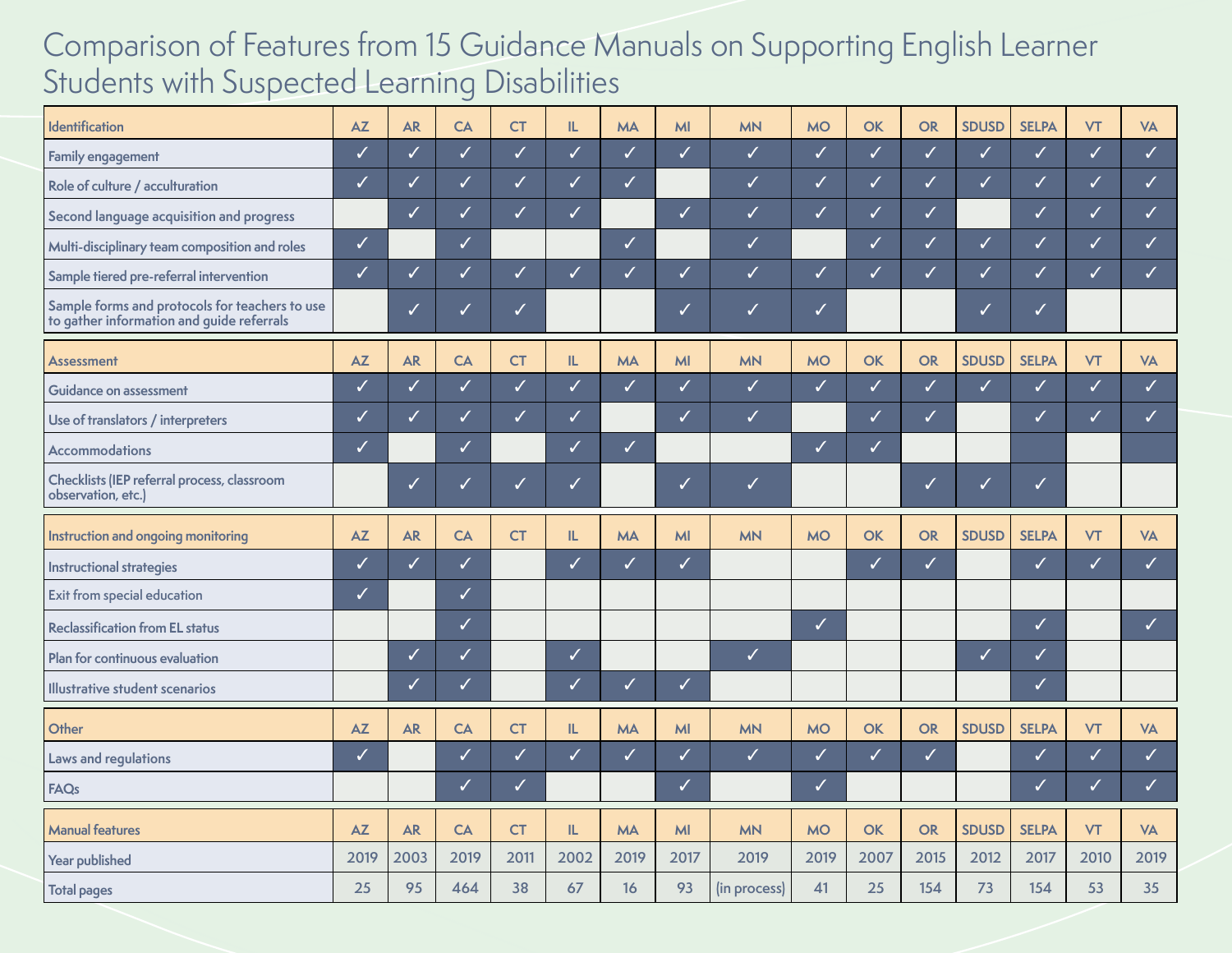

## **State and District Guidance Manuals**

Fifteen states and districts have extensive manuals to aid educators in accurately identifying and supporting EL students with learning disabilities:

- **Arizona:** Identifying and supporting English learners with disabilities **<https://cms.azed.gov/home/GetDocumentFile?id=5c3e4c841dcb2511a0871254>**
- **Arkansas:** Arkansas state guidelines on nondiscriminatory assessment and addressing educational needs of English language learners with disabilities **<https://arksped.k12.ar.us/documents/stateprogramdevelopment/elldocument.pdf>**
- **California:** California practitioners' guide for educating English learners with disabilities **<https://www.cde.ca.gov/sp/se/ac/documents/ab2785guide.pdf>**
- **Connecticut:** English language learners and special education: A resource handbook **<https://ctserc.org/documents/resources/CT-ELL-and-Special-Education.pdf>**
- **Illinois:** Serving English language learners with disabilities: A resource manual for Illinois educators **[https://www.isbe.net/Documents/bilingual\\_manual2002.pdf](https://www.isbe.net/Documents/bilingual_manual2002.pdf)**
- **Massachusetts:** Guidance for supporting English learners with disabilities **<http://www.doe.mass.edu/ele/disability.html>**
- **Michigan:** Guidance handbook for educators of English learners with suspected disabilities **[https://www.michigan.gov/documents/mde/ELs\\_with\\_Suspected\\_Disabilities\\_Guidance\\_](https://www.michigan.gov/documents/mde/ELs_with_Suspected_Disabilities_Guidance_Handbook_-_2017_558692_7.pdf) Handbook\_-\_2017\_558692\_7.pdf**
- **Minnesota:** The English learner companion to promoting fair special education evaluations **<https://education.mn.gov/MDE/dse/sped/div/el/>and <http://www.asec.net/Archives/Manuals/ELL%20companion%20Manual%20020212%5B1%5D.pdf>**
- **Missouri:** Identifying, supporting and reclassifying English learners with disabilities **[https://dese.mo.gov/sites/default/fles/cur-eld-elsped-guidance-0918.pdf](https://dese.mo.gov/sites/default/files/cur-eld-elsped-guidance-0918.pdf)**
- **Oklahoma:** Identifying and assessing English language learners with disabilities **[http://sde.ok.gov/sde/sites/ok.gov.sde/fles/SpecEd-IdentifyingELL.pdf](http://sde.ok.gov/sde/sites/ok.gov.sde/files/SpecEd-IdentifyingELL.pdf)**
- **Oregon:** Special education assessment process for culturally and linguistically diverse (CLD) students: Guidance and resources, 2015 update **[http://5c2cabd466efc6790a0a-6728e7c952118b70f16620a9fc754159.r37.cf1.rackcdn.com/cms/Special\\_Education\\_](http://5c2cabd466efc6790a0a-6728e7c952118b70f16620a9fc754159.r37.cf1.rackcdn.com/cms/Special_Education_) Assessment\_Process\_for\_Culturally\_and\_Liguistically\_Diverse\_%28CLD%29\_Students\_with\_logos\_and\_ links\_1489.pdf**
- **San Diego Unifed School District (CA):** CEP-EL: A comprehensive evaluation process for English learners: A process manual **[https://www.sandiegounifed.org/sites/default/fles\\_link/district/fles/dept/special\\_education/ParentServices/CEP-](https://www.sandiegounified.org/sites/default/files_link/district/files/dept/special_education/ParentServices/CEPEL%20Manual.pdf)EL%20Manual.pdf**
- **Special Education Local Plan Area (SELPA) Administrators of California Association:** Meeting the needs of English learners (ELs) with disabilities resource book **[https://www.vcselpa.org/LinkClick.aspx?fleticket=KoRx7C95\\_nI%3D&portalid=0](https://www.vcselpa.org/LinkClick.aspx?fileticket=KoRx7C95_nI%3D&portalid=0)**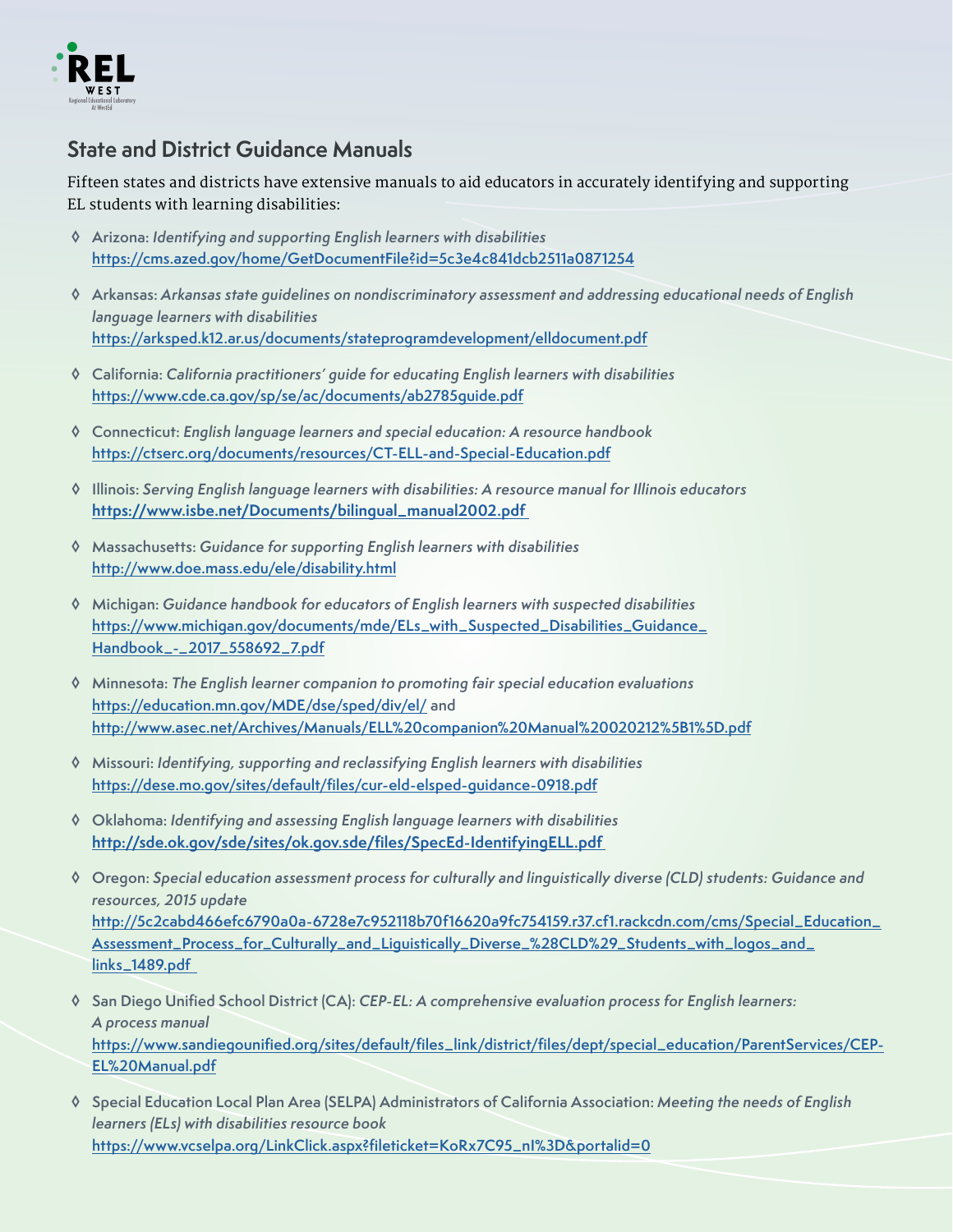

- **Vermont:** English language learners in Vermont: Distinguishing language diference from disability **[http://education.vermont.gov/sites/aoe/fles/documents/edu-federal-programs-distinguishing-language](http://education.vermont.gov/sites/aoe/files/documents/edu-federal-programs-distinguishing-language-difference-from-disability.pdf)diference-from-disability.pdf**
- **Virginia:** Handbook for educators of students who are English language learners with suspected disabilities **[http://www.doe.virginia.gov/instruction/esl/resources/handbook\\_educators.pdf](http://www.doe.virginia.gov/instruction/esl/resources/handbook_educators.pdf)**

## **Noteworthy Resources for Policymakers, Administrators, and Practitioners**

In addition to the state and district guidance manuals listed in this brief, below are some resources that were developed to assist policymakers, administrators, and practitioners take more strategic action on behalf of EL students with disabilities.

### *English Learners with Disabilities: Shining a Light on Dual-Identifed Students*

- Audience: Policymakers, administrators, and practitioners
- Resource type: Federal policy primer

[https://www.newamerica.org/education-policy/reports/english-learners-disabilities-shining-light-dual](https://www.newamerica.org/education-policy/reports/english-learners-disabilities-shining-light-dual-identified-students/)identified-students/

This brief from New America provides an overview of the separate but intersecting federal policies that govern the identification of and services provided to EL students and students with disabilities.

### *Supporting English Learners and ELs with Disabilities*

- Audience: Teachers and coaches
- Resource type: Videos and related resources

### <http://www.doe.mass.edu/ell/disability.html>

In this collection of resources — produced by the Massachusetts Department of Elementary and Secondary Education — educators, practitioners, and school leaders demonstrate how they are working to meet the needs of EL students with disabilities. Hear their stories and download key resources for the classroom, school, and district on the following topics:

- Using a tiered system for support
- Providing culturally and linguistically responsive instruction
- Language acquisition/classroom resources
- Evaluating EL students for special education services
- EL specialists and the IEP process
- Collaborating for student support